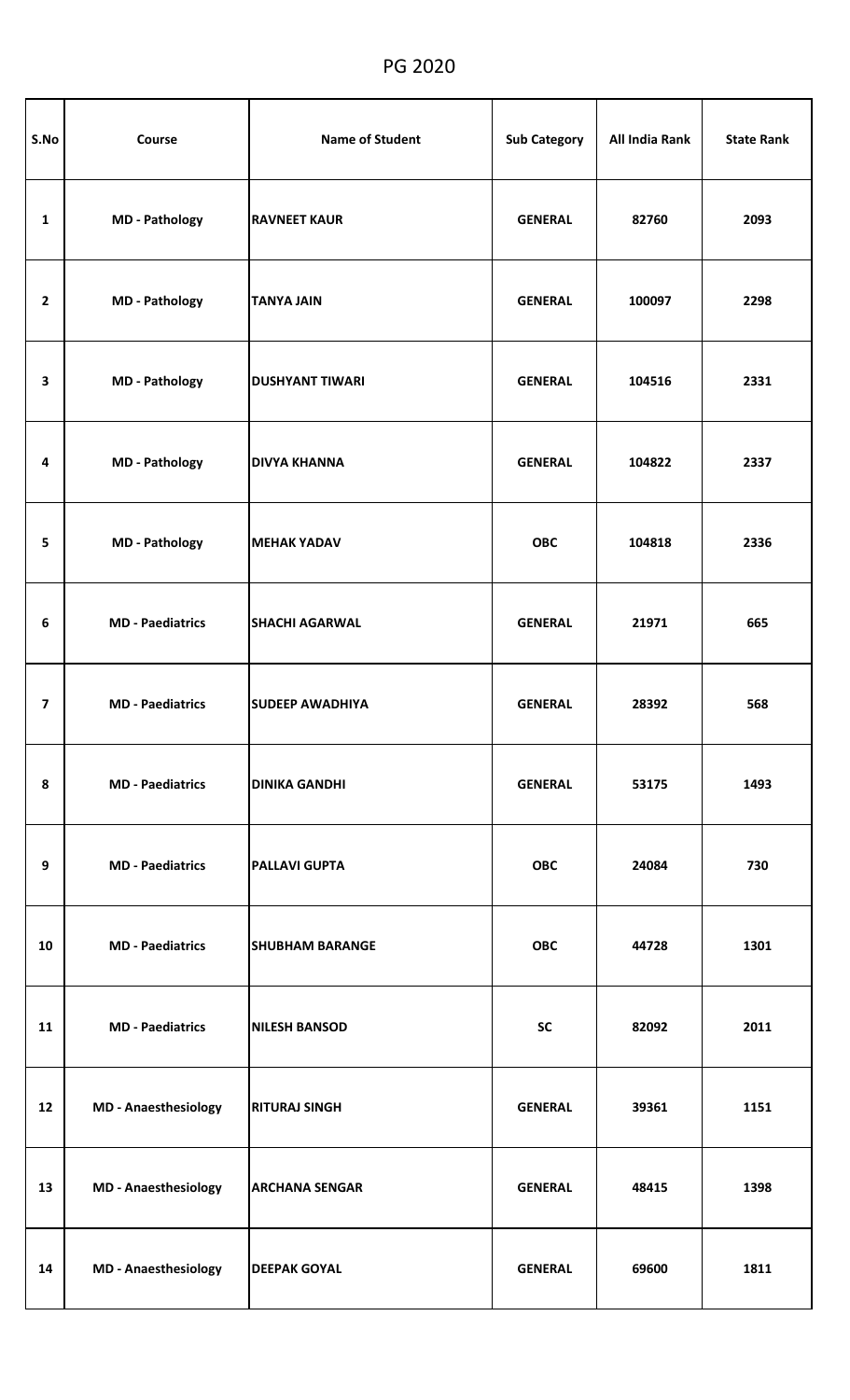| 15 | <b>MD</b> - Anaesthesiology                                                    | <b>CHANDRABHAN SINGH THAKUR</b> | <b>GENERAL</b> | 73715  | 1883 |
|----|--------------------------------------------------------------------------------|---------------------------------|----------------|--------|------|
| 16 | <b>MD</b> - Anaesthesiology                                                    | <b>VINAY YADAV</b>              | <b>OBC</b>     | 68601  | 1792 |
| 17 | <b>MD</b> - Anaesthesiology                                                    | <b>VAISHALI KANOJIYA</b>        | <b>OBC</b>     | 71378  | 1843 |
| 18 | <b>MD</b> - Anaesthesiology                                                    | <b>DIVYA DADORIYA</b>           | <b>SC</b>      | 120736 | 2428 |
| 19 | <b>MD</b> - Anaesthesiology                                                    | <b>NIVEDIKA KUMBHARE</b>        | <b>ST</b>      | 109299 | 2367 |
| 20 | <b>MD - Social &amp; Preventive</b><br><b>Medicine</b><br>/ Community Medicine | <b>DURGESH KUMAR SHARMA</b>     | <b>GENERAL</b> | 69411  | 1808 |
| 21 | MD - Dermatology,<br>Venereology<br>& Leprosy                                  | <b>SURBHI AGRAWAL</b>           | <b>GENERAL</b> | 17910  | 546  |
| 22 | MD - Dermatology,<br>Venereology<br>& Leprosy                                  | <b>SHREYA GUPTA</b>             | <b>GENERAL</b> | 80557  | 1993 |
| 23 | <b>MD/MS - Ophthalmology</b>                                                   | <b>SWATI SINGH</b>              | <b>GENERAL</b> | 36149  | 1073 |
| 24 | <b>MD/MS - Ophthalmology</b>                                                   | <b>RAHUL SHARMA</b>             | <b>GENERAL</b> | 38504  | 1128 |
| 25 | <b>MD/MS - Obstetrics &amp;</b><br>Gynaecology                                 | <b>PRIYA MITTAL</b>             | <b>GENERAL</b> | 18138  | 550  |
| 26 | <b>MD/MS - Obstetrics &amp;</b><br>Gynaecology                                 | <b>SHESHA SINHA</b>             | <b>GENERAL</b> | 20629  | 619  |
| 27 | MD/MS - Obstetrics &<br>Gynaecology                                            | <b>ROOPAMPRIYA RAI</b>          | <b>GENERAL</b> | 69807  | 1815 |
| 28 | MD/MS - Obstetrics &<br>Gynaecology                                            | <b>SHWETA RAJ CHAURASIA</b>     | <b>OBC</b>     | 67413  | 1773 |
| 29 | MD/MS - Obstetrics &<br>Gynaecology                                            | <b>NISHA ARYA</b>               | <b>SC</b>      | 56517  | 1554 |
| 30 | <b>MD/MS - Obstetrics &amp;</b><br>Gynaecology                                 | <b>LEENA RAMTEKE</b>            | SC             | 84278  | 2511 |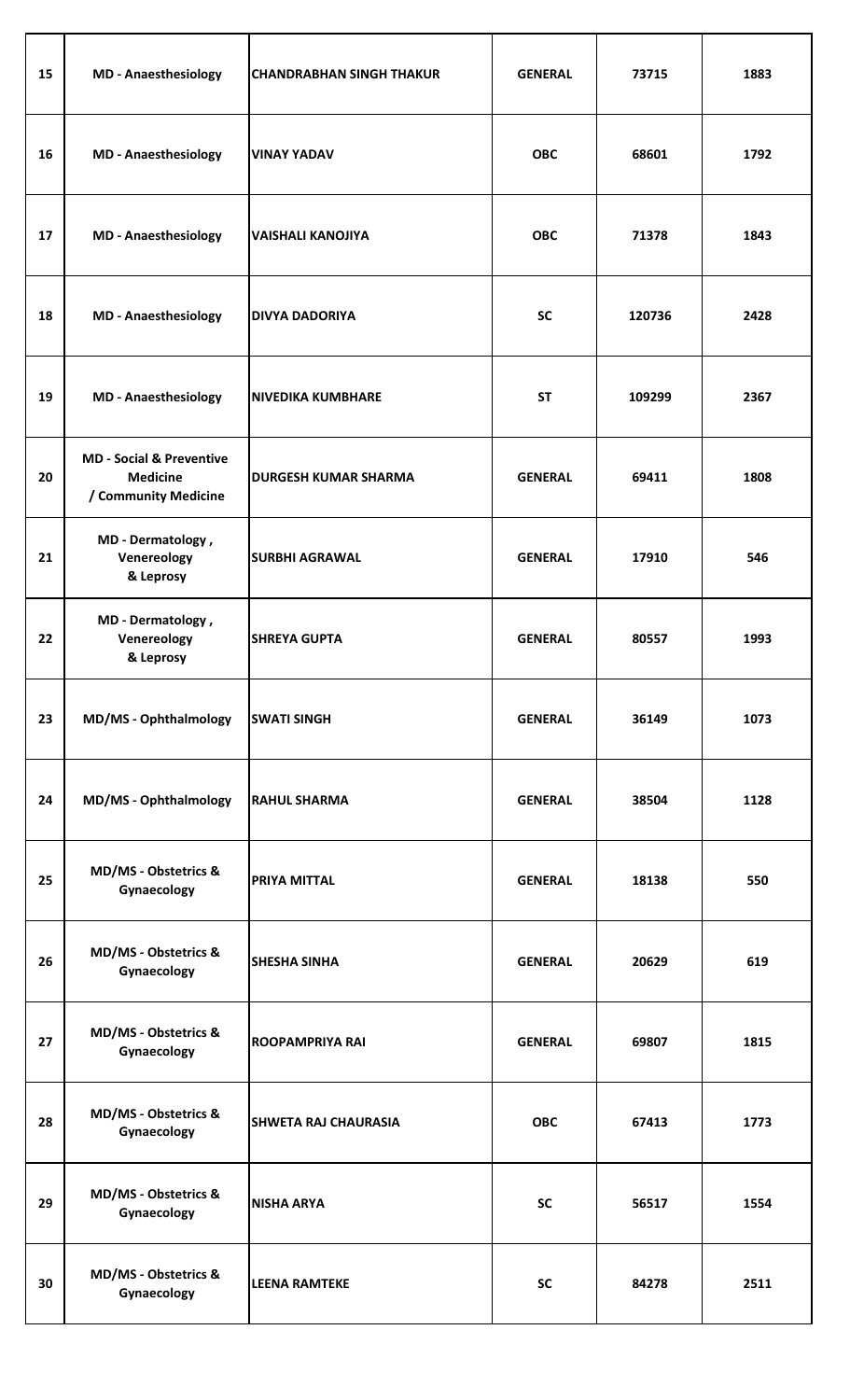| 31 | <b>MD - General Medicine</b>                                                             | <b>KOMAL</b>               | <b>GENERAL</b> | 20286 | 609  |
|----|------------------------------------------------------------------------------------------|----------------------------|----------------|-------|------|
| 32 | <b>MD - General Medicine</b>                                                             | <b>AYUSHI MUNGAD</b>       | <b>GENERAL</b> | 62390 | 1675 |
| 33 | <b>MD - General Medicine</b>                                                             | <b>RISHABH DODEJA</b>      | <b>GENERAL</b> | 77241 | 0    |
| 34 | <b>MD - General Medicine</b>                                                             | <b>SOHAIL AHMED ANSARI</b> | <b>OBC</b>     | 21416 | 645  |
| 35 | <b>MD - General Medicine</b>                                                             | <b>KAMAL MEENA</b>         | <b>OBC</b>     | 23007 | 694  |
| 36 | <b>MD - General Medicine</b>                                                             | RAJ KUMAR VISHWAKARMA      | <b>OBC</b>     | 26691 | 794  |
| 37 | <b>MD - General Medicine</b>                                                             | <b>AJAY PATIDAR</b>        | <b>OBC</b>     | 37833 | 580  |
| 38 | <b>MD - Radio Diagnosis/</b><br>Radiology                                                | <b>RASHMI BANSAL</b>       | <b>GENERAL</b> | 9563  | 249  |
| 39 | <b>MD - Radio Diagnosis/</b><br>Radiology                                                | YASH AGRAWAL               | <b>GENERAL</b> | 68807 | 1794 |
| 40 | <b>MD - Radio Diagnosis/</b><br>Radiology                                                | <b>MONIKA SHUKLA</b>       | <b>GENERAL</b> | 70584 | 1828 |
| 41 | <b>MD - Radio Diagnosis/</b><br>Radiology                                                | <b>KULDEEP YADAV</b>       | <b>OBC</b>     | 35957 | 526  |
| 42 | <b>MD - Tuberculosis &amp;</b><br>Respiratory<br>Diseases / Pulmonary<br><b>Medicine</b> | <b>PUSHPAK GOYAL</b>       | <b>GENERAL</b> | 30276 | 892  |
| 43 | <b>MD - Tuberculosis &amp;</b><br>Respiratory<br>Diseases / Pulmonary<br><b>Medicine</b> | <b>RAHUL SONI</b>          | <b>OBC</b>     | 62564 | 1678 |
| 44 | MS - ENT                                                                                 | <b>SWEETY SEN</b>          | <b>GENERAL</b> | 58490 | 1597 |
| 45 | MS - ENT                                                                                 | <b>ANMOL PATIL</b>         | <b>OBC</b>     | 99143 | 2291 |
| 46 | <b>MS</b> - General Surgery                                                              | <b>SAUMYA GUPTA</b>        | <b>GENERAL</b> | 30865 | 912  |